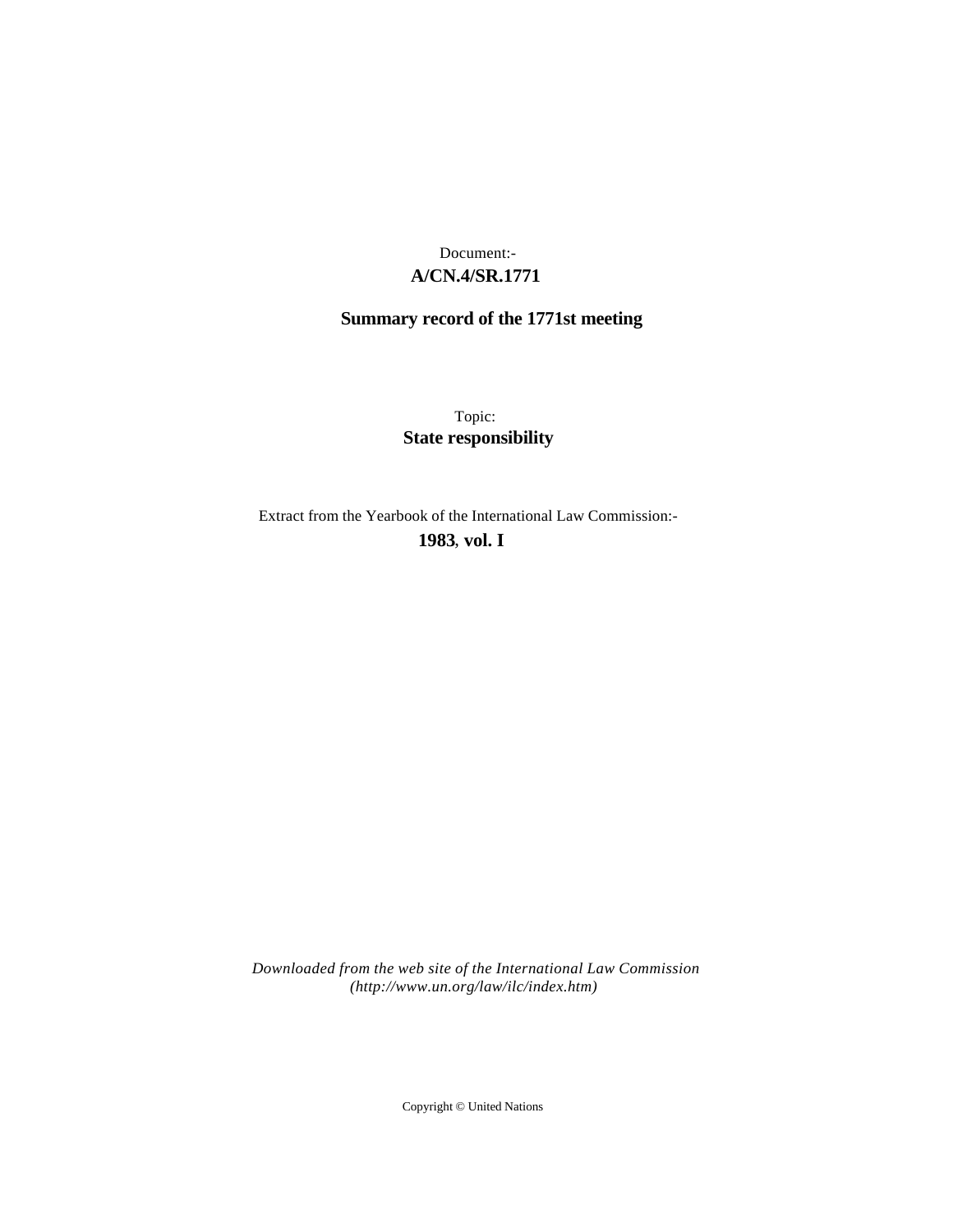47. In respect of an observation made by Mr. Ushakov, he pointed out that the decision of the District Court of Tokyo in the *Limbin Hteik Tin Lat* v. *Union of Burma* case had not been quoted in its entirety since the text was reproduced in the volume of the United Nations Legislative Series concerning jurisdictional immunities.<sup>21</sup>

48. Lastly, it was his impression that draft article 15 appeared to give rise to drafting rather than substantive problems.

49. The CHAIRMAN said that, if there were no objections, he would take it that the Commission agreed to refer draft articles 14 and 15 to the Drafting Committee.

*It was so agreed.*<sup>22</sup>

*The meeting rose at 6p.m.*

**21 See 1769th meeting, footnote 7.**

**22 For draft article 14, see the decision by the Drafting Committee, 1805th meeting, para. 59** *in fine;* **for draft article 15, see the consideration of the text proposed by the Committee,** *ibid.,* **paras. 69\_74, and 1806th meeting, paras. 78-87.**

# **1771st MEETING**

*Tuesday, 31 May 1983, at 10.05 a.m.*

# *Chairman:* Mr. Alexander YANKOV *later:* Mr. Laurel B. FRANCIS

*Present:* Mr. Balanda, Mr. Calero Rodrigues, Mr. Diaz Gonzalez, Mr. Evensen, Mr. Flitan, Mr. Jacovides, Mr. Jagota, Mr. Koroma, Mr. Lacleta Munoz, Mr. Mahiou, Mr. Malek, Mr. McCaffrey, Mr. Ni, Mr. Ogiso, Mr. Quentin-Baxter, Mr. Razafindralambo, Mr. Reuter, Mr. Riphagen, Sir Ian Sinclair, Mr. Stavropoulos, Mr. Sucharitkul, Mr. Ushakov.

# **State responsibility (A/CN.4/354 and Add.l and 2,<sup>1</sup> A/ CN.4/362,<sup>2</sup> A/CN.4/366 and Add.l,<sup>3</sup> ILC(XXXV)/ Conf.Room Doc. 5)**

#### [Agenda item 1]

*Content, forms and degrees of international responsibility (part 2 of the draft articles)<sup>4</sup>*

## FOURTH REPORT OF THE SPECIAL RAPPORTEUR

1. The CHAIRMAN recalled that, for part 2 of the draft articles on State responsibility, the Special Rapporteur, in his second report, had submitted a set of five articles (arts.  $1-5$ ),<sup>5</sup> which the Commission, after

consideration at its thirty-third session, had decided to refer to the Drafting Committee, but that the latter had been unable to examine them for lack of time. The Special Rapporteur, taking account of the comments made by the Commission on the first set of articles, had submitted in his third report  $(A/CN.4/354$  and Add.1 and 2, paras. 145-150) a new set of six articles (arts. 1-6). The Commission, at its previous session, had decided to refer that second set of articles to the Drafting Committee and had confirmed its referral of articles 1–3 of the first set.

The texts of the draft articles referred to the Drafting Committee for consideration at the current session were the following:

# *Draft articles submitted by the Special Rapporteur in his second report*

*Article 1*

**A breach of an international obligation by a State does not, as such and for that State, affect [the force of] that obligation.**

*Article 2*

**A rule of international law, whether of customary, conventional or other origin, imposing an obligation on a State, may explicitly or implicitly determine also the legal consequences of the breach of such obligation.**

#### *Article 3*

**A breach of an international obligation by a State does not, in itself, deprive that State of its rights under international law.**

*Draft articles submitted by the Special Rapporteur in his third report*

#### *Article 1*

**An internationally wrongful act of a State entails obligations for that State and rights for other States in conformity with the provisions of the present part 2.**

#### *Article 2*

**The performance of the obligations entailed for a State by its internationally wrongful act and the exercise of the rights for other States entailed by such act should not, in their effects, be manifestly disproportional to the seriousness of the internationally wrongful act.**

### *Article 3*

**The provisions of this part apply to every breach by a State of an international obligation, except to the extent that the legal consequences of such a breach are prescribed by the rule or rules of international law establishing the obligation or by other applicable rules of international law.**

#### *Article 4*

**An internationally wrongful act of a State does not entail an obligation for that State or a right for another State to the extent that the performance of that obligation or the exercise of that right would be incompatible with a peremptory norm of general international law unless the same or another peremptory norm of general international law permits such performance or exercise in that case.**

#### *Articles*

**The performance of the obligations entailed for a State by its internationally wrongful act, and the exercise of the rights for other States entailed by such act, are subject to the provisions and procedures embodied in the Charter of the United Nations.**

#### *Article 6*

**1. An internationally wrongful act of a State, which constitutes an international crime, entails an obligation for every other State:**

**(a) not to recognize as legal the situation created by such act; and**

*(b)* **not to render aid or assistance to the author State in maintaining the situation created by such act; and**

**(c) to join other States in affording mutual assistance in carrying out the obligations under (a) and** *(b).*

*2.* **Unless otherwise provided for by an applicable rule of international law, the performance of the obligations mentioned in**

**<sup>1</sup> Reproduced in** *Yearbook . . . 1982,* **vol. II (Part One).**

*<sup>1</sup>*  **Reproduced in** *Yearbook. . . 1983,* **vol. II (Part One).**

<sup>3</sup>  *Idem.*

**<sup>4</sup> Part 1 of the draft articles (Origin of international responsibility), articles 1 to 35 of which were adopted in first reading, appears in** *Yearbook. . . 1980,* vol. II (Part Two), pp. *30 etseq.*

**<sup>5</sup>**  *Yearbook . . . 1981,* **vol. II (Part One), pp. 100-101, document A/CN.4/344, para. 164.**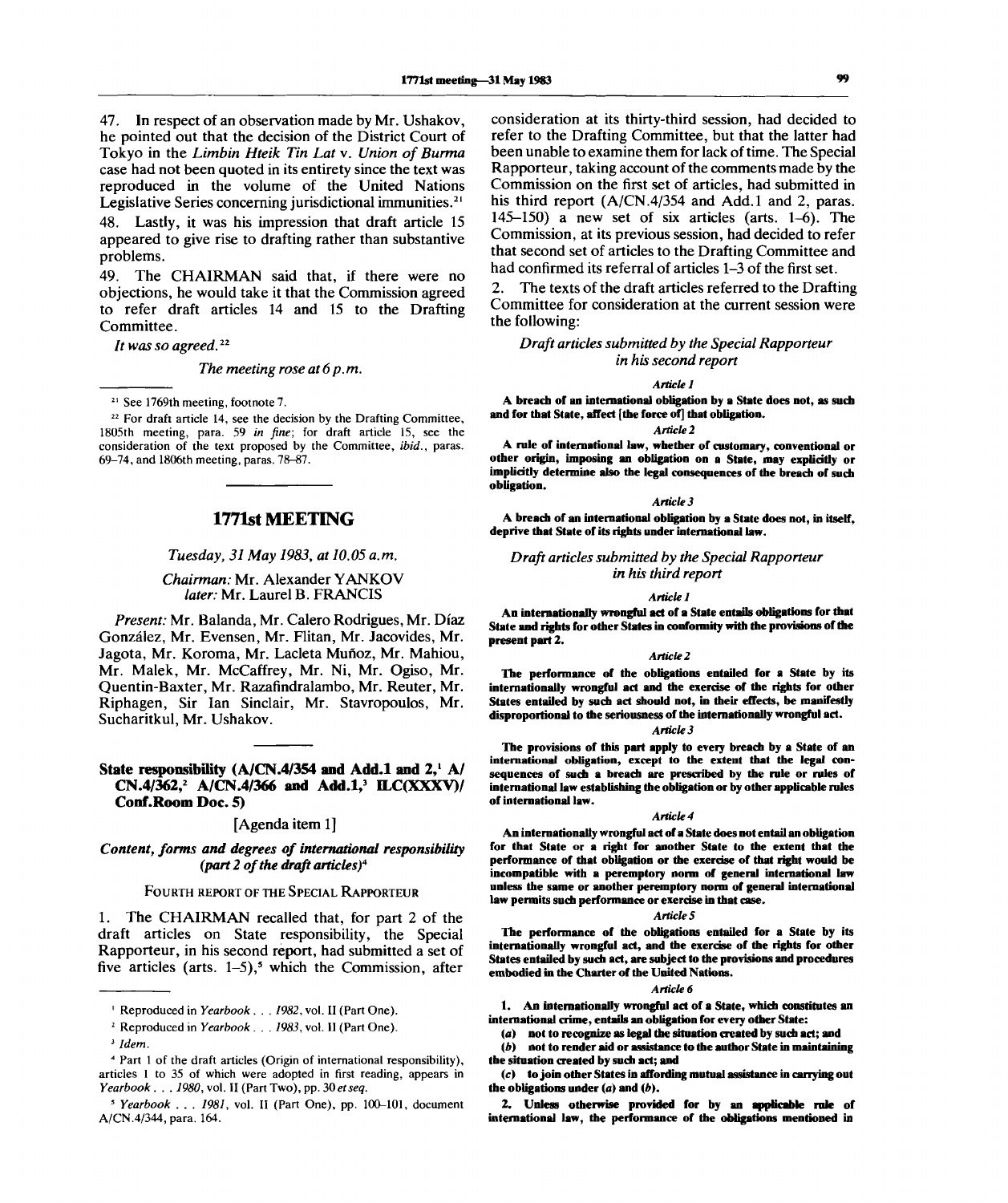**paragraph 1 is subject** *mutatis mutandis* **to the procedures embodied in the United Nations Charter with respect to the maintenance of international peace and security.**

**3. Subject to Article 103 of the United Nations Charter, in the event of a conflict between the obligations of a State under paragraphs 1 and 2 above, and its rights and obligations under any other rule of international law, the obligations under the present article shall prevail.**

3. The Chairman invited the Special Rapporteur to introduce his fourth report on the content, forms and degrees of international responsibility (A/CN.4/366 and Add.l).

4. Mr. RIPHAGEN (Special Rapporteur) said that, in submitting his fourth report, he was above all seeking guidance from the Commission in order to be able to prepare further draft articles for parts 2 and 3. He recalled that the draft articles submitted in his third report dealt with the linkage between parts 1 and 2 of the draft (art.1), the prohibition of manifest disproportionality (art.2), the reservation on self-contained regimes of State responsibility (art.3), the international *jus cogens* régime (art.4), the United Nations regime (art.5) and the minimum obligations of a State in the event of an international crime (art.6).

5. The fourth report contained a number of suggestions in connection with part 3 of the draft articles concerning the "implementation" *(mise en oeuvre)* of international responsibility. He had been prompted to refer to part 3 at the current stage by his own past experience. In 1968 he had played an active role at the first session of the Vienna Conference on the Law of Treaties. The draft articles prepared by the Commission at that time had been devoted largely to circumstances in which the rule *pacta sunt servanda* did not apply. It had become clear that many Governments were unable to accept the provisions drafted by the Commission without some guarantee of an impartial procedure for the settlement of disputes. Subsequently, in 1970, he had served as a judge *ad hoc* in the ICJ when the Court had considered the *Barcelona Traction* case.<sup>6</sup> In that case, almost every fact had been in dispute and, where there had been no disagreement on the facts, the two parties had drawn entirely different legal conclusions from them. Since that time, he had been involved in the preparation of the United Nations Convention on the Law of the Sea, in which it was recognized that a compulsory procedure for the settlement of disputes was part and parcel of the substantive ment of disputes was part and parcel of the substantive<br>provisions of the law of the sea.<sup>7</sup> He had become increasingly convinced that there was no hope of Governments ever accepting the Commission's articles on State responsibility as binding rules of international law unless they contained a guarantee of impartial application.

6. The reason for that hesitancy on the part of States was that many of the draft articles contained in part 1<sup>8</sup> were necessarily vague. For example, draft articles 11, 12 and

14, while recognizing that a State was not responsible for the conduct of a person not acting on its behalf, or for the conduct of organs of other States or of organs of insurrectional movements, nevertheless implied that a State could be held responsible for the conduct of a person acting on behalf of the State which was related to such conduct. Similarly, article 19, paragraph 2, was also necessarily vague in that, while dealing with the recognition by the international community of an internationally wrongful act as an international crime, it did not indicate how and when such recognition took place. Article 33 was also vague in opening the way for the invocation of a state of necessity as justifying the breach of an international obligation.

7. The provisions of part 2 of the draft articles would also of necessity be vague. The emphasis of part 2 must lie on the limitation of the admissible legal consequences of an internationally wrongful act. Such limitations would have to be sought in a definition of the requirements of quantitative and qualitative proportionality. Such vagueness was inevitable since the topic purported to deal with every type of breach of an international obligation, from aggression to the interpretation of treaty provisions by one State in a manner considered incorrect by another State.

8. International law was no longer limited to bilateral relationships between States, but was slowly, and often only at the regional level, taking the form of a common law of the international community as a whole or, more frequently, of a group of States. That development must be taken into account. It was absolutely futile to take the view that States coexisted in a situation of more or less permanent competition or that contact between States at the regional level was so close that their relations could not be covered by international law at all. It must be recognized that current international relations involved a number of intermediate forms of regime covering various limited fields of relationships.

9. Turning to his fourth report, he said that chapter I contained a brief account of the status of the work on the topic, while chapter II, which was the essential part of the document, presented an outline of the possible contents of parts 2 and 3 of the draft articles. In chapter II, paragraphs 31-36 contained some preliminary observations and paragraphs 37–45 dealt with the links between parts 2 and 3 of the draft. Paragraphs 46-49 dealt with the categorization of internationally wrongful acts in relation to their legal consequences, and paragraphs 50-51 dealt with international crimes and with common elements concerning their legal consequences. Paragraphs 52-56 dealt with the international crime of aggression, a question on which the Charter of the United Nations and other instruments already contained various indications. Paragraphs 57-58 concerned other fields of fundamental interest that could give rise to international crimes, while paragraphs 59-67 discussed the common elements of the legal consequences of international crimes.

10. In paragraphs 68-70, he had referred to the difficulties involved in defining aggression and borderline cases. Paragraph 71 dealt with another category of

<sup>6</sup>  *Barcelona Traction, Light and Power Company, Limited, Second Phase,* Judgment of 5 February 1970,*1.C.J. Reports 1970,* p. 3.

<sup>7</sup> Part XV of the Convention *(Official Records of the Third United Nations Conference on the Law of the Sea,* vol. XVII (United Nations publication, Sales No. E.84.V.3), document A/CONF.62/122).

<sup>8</sup> See footnote 4 above.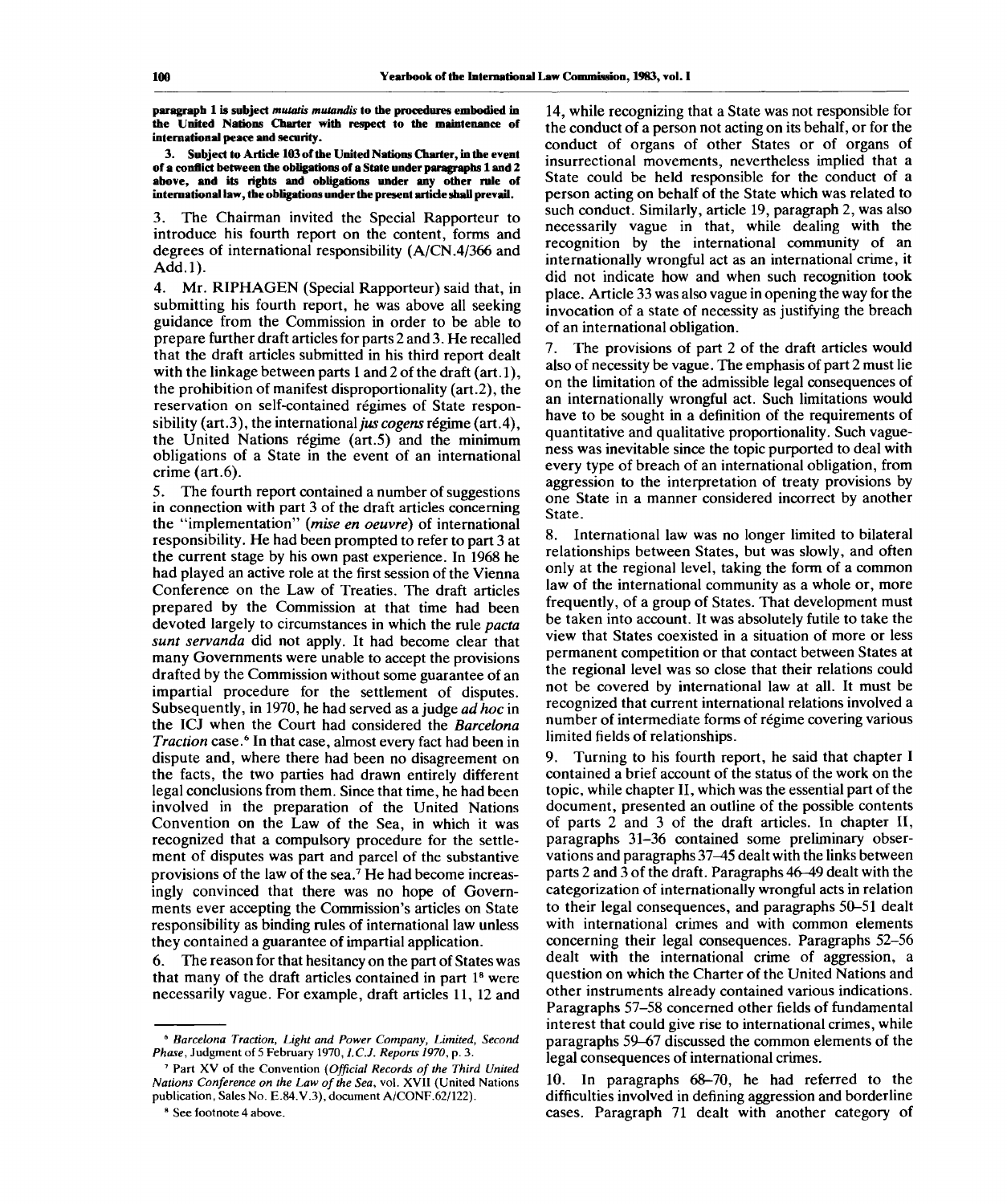internationally wrongful acts, namely international delicts which were not international crimes, and in paragraph 72 he had attempted to categorize international delicts by identifying three elements of their possible legal consequences. Paragraphs 73-78 related to the first element, namely the determination of the injured State or States, but no conclusions had been drawn because that element was also dealt with later in paragraphs 112-121. The second element, namely the content of the legal consequences, was discussed in paragraph 79, which distinguished between reparation, suspension or termination of existing relationships and measures of self-help or reprisal. The suspension or termination of existing relationships was, moreover, distinguished from the rule of reciprocity and from what the ICJ had termed "active intergovernmental cooperation" in its Advisory Opinion of 21 June 1971.<sup>9</sup>

11. Paragraphs 80-110 dealt with self-help or reprisals and the limitations thereon. The first limitation was the prohibition of reprisals involving the use of force; it was reviewed in paragraph 81, which referred back to paragraphs 52-54 on borderline cases. Paragraph 82 then dealt with quantitative proportionality, which was the subject of draft article 4, while paragraph 83 attempted to define qualitative proportionality. The idea of the existence of objective regimes had been introduced in paragraphs 84-85.

12. Perhaps the simplest way to indicate what was meant by "objective régimes" was to say that, under such régimes, States had parallel, rather than reciprocal, obligations. That distinction, in his opinion, was very important for the question of the legal consequences of the breach of such obligations. Parallel obligations existed when they protected the collective interests of all States, of a group of States or of individual persons. That point was dealt with in paragraph 86. Paragraph 87 related to the collective interests that were protected by parallel obligations, while paragraphs 88-89 dealt with the protection of human rights and paragraph 90 discussed the question of the protection of the human environment. Paragraph 91 referred to the very particular régime of diplomatic immunities, which might, in a way, also be called an objective regime, although it was a bilateral one.

13. Paragraphs 92-94 attempted to draw a distinction between reprisals and the termination or suspension of a treaty, and paragraphs 95-96 related to a fundamental change of circumstances or a state of necessity, in connection with which reference could also be made to the legal consequences of an internationally wrongful act. Paragraph 96 also described the rule of strict reciprocity.

14. Paragraph 97 took up the question of the basis for a collective decision in the case of the breach of parallel obligations. Paragraph 98 referred briefly to strict reciprocity in the case of a non-material breach. In that

9  *Legal Consequences for States of the Continued Presence of South Africa in Namibia (South West Africa) notwithstanding Security Council resolution 276 (1970), I.C.J. Reports 1971,* p. 55, para. 122.

connection, he recalled that the 1969 Vienna Convention on the Law of Treaties dealt with the consequences, as far as a treaty was concerned, of a material breach. However, he was of the opinion that a non-material breach could also give rise to some measure of pure reciprocity. Paragraph 99 defined the various types of objective regimes and paragraph 100 referred to collective decisions in the absence of decision-making machinery.

15. One of the other limitations on reprisals, namely prior notification, was discussed in paragraph 101. Paragraphs 102-108 dealt with possible limitations on reprisals in the case of the presence of other means of enforcement and, in particular, with the peaceful settlement of disputes. In paragraph 109, reference was made to the situation where an objective régime failed completely. That situation was also discussed in paragraph 130, which suggested that that particular case might be referred to in the draft articles.

16. Paragraph 110 dealt with active intergovernmental co-operation, which might be suspended in the case of an internationally wrongful act. Paragraph 111 mentioned the concept of reparation and referred to the second me concept of reputation and received to the ecosing<br>report.<sup>10</sup> Paragraphs 112–121 came back to the question of the identification of the injured State, and in that connection paragraph 114 drew attention to the fact that, whereas most obligations under international law were abstract, the breach of an obligation was always concrete. That helped to identify the injured State. Paragraph 114 pointed out that, in the case of most obligations under general customary international law, it was easy to identify the injured State because most such obligations were merely a reflection of the sovereignty of another State that was infringed by the breach of those obligations. There was also no problem in identifying the injured State in the case of a breach of an obligation under a bilateral treaty. The main rule in that regard was that an internationally wrongful act created a new bilateral relationship between the author State and the injured State. However, there were exceptions to that bilateralism and they were discussed in paragraphs 117-121. The three types of objective regimes were defined in paragraphs 119-121.

17. In paragraphs 122-130, he had attempted to sum up the preceding paragraphs and had used language that could be easily transformed into draft articles if the Commission decided to endorse the approach he had adopted in the fourth report.

*Mr. Francis took the Chair.*

18. Mr. REUTER said that the topic under consideration was extremely difficult to circumscribe. If the Commission failed to overcome the problems raised by the topic, it would not be the fault of the Special Rapporteur, who had accomplished sterling work and had not tried to conceal any of the difficulties he had encountered.

<sup>&</sup>lt;sup>10</sup> Yearbook . . . 1981, vol. II (Part One), p. 101, document A/CN.4/344, para. 164, arts. 4 and 5.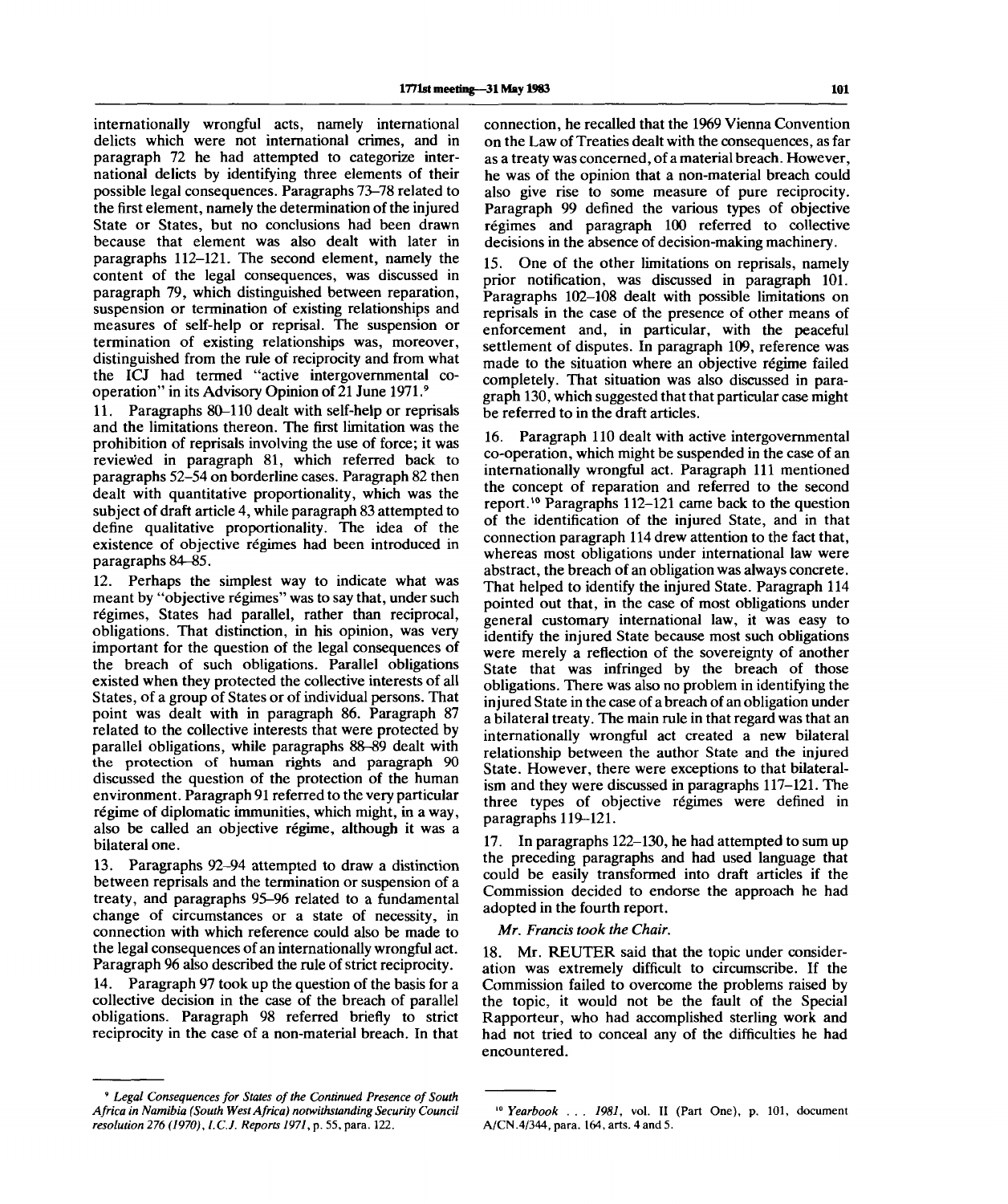19. One important question to be resolved was whether the Commission should work towards a convention or towards a carefully drafted text that would not be formulated with a view to the conclusion of a convention proper. He was in favour of the first option because, at the current stage of codification, the method itself of preparing a convention, the concern for logic and precision in drafting, was beneficial for the work of the Commission. It mattered little whether the convention was ratified or not. In a period of reticence and discord within the international community, a convention was not systematically ratified by all States. Nevertheless, an instrument such as the Vienna Convention on the Law of Treaties, which had not been ratified by all States, was a bench-mark; it had repeatedly been cited by the ICJ and was referred to by many States. In the case under discussion, he considered it doubtful that all States, and particularly certain great Powers, would accept the obligations stemming from a convention on State responsibility, even if it had been drafted by the Commission.

20. There was a second, almost equally serious, question. In the field of international responsibility, the problem arose of recourse to armed force—aggression or armed reprisals—and consequently of the relationship between the draft under consideration and the Charter of the United Nations. In his opinion, it would be better to refrain from taking any decision that would involve tampering with the Charter. In that connection, he recalled the Definition of Aggression adopted by the General Assembly,<sup>11</sup> and questioned the value of such a text. At the legal level, the definition was virtually worthless, as in article 2 it allowed a rather defective supreme authority, the Security Council, not to follow it in some specific cases. The Commission should not lose sight of the limit placed upon its work by that text, which had been adopted at the highest level.

21. Thirdly, it would be difficult not to refer to international crimes. An even more thorny question than that of the relationship between the Commission and the supreme authorities set up by the Charter arose, namely the question of the relationship between the Special Rapporteur's present study and Mr. Thiam's first report on the draft Code of Offences against the Peace and Security of Mankind (A/CN.4/364). In that connection, he recalled that the Commission had bound itself by article 19 of part 1 of the draft on State responsibility, which it had formally adopted. For his part, he had accepted the article in the belief that it was merely a frame of reference. The Commission knew roughly in what areas international crimes would occur, but had not yet taken a position on the regime governing them. Would it be best to deal with them one by one, as would be reasonable, in which case the Commission would know what should be understood by an international crime once it had completed its work, or else to specify what the régime of international crimes would be in relation to any particular point, in which case the results would be scanty?

22. If he had understood the Special Rapporteur's fourth report correctly, the Rapporteur had taken the view that international crimes concerned all States, whereas mere delicts concerned only one State or a small number of States. However, international crimes would supposedly have something else in common, which was that statutory limitations did not apply to them, whereas in the case of delicts the Commission would probably have to ask whether it should not accept that time could erase an international delict. The Commission knew nothing more about international crimes. For the time being, he would be tempted to leave the question to Mr. Thiam, but in the case of both Mr. Thiam's report and Mr. Riphagen's report, he was most reluctant to embark upon a general and abstract consideration of the specific problems of international crime.

23. He wished to make two further remarks on the question of method. The Commission was faced with a problem of terminology, as everyone invented his own vocabulary. He had very often felt that a difference between French and English terminology raised a tremendous problem. That was the case, for example, with "criminal offence", which had nothing to do with *crime.* In that connection, there was an astonishing confusion with regard to the measures that a State might be led to take in response to the conduct of another State. In the case of an act that followed another act, a distinction was drawn between retortion, an unpleasant measure which did not, however, violate international law, and reprisals, which constituted a violation. In that same area, other terms had appeared, such as "reciprocity". Was there a difference between reciprocity and reprisals? For its part, the United States of America had started using the word "countermeasure", which meant nothing but had established itself by being adopted by an arbitral tribunal seeking to avoid the words "reciprocal obligations" or "reprisals".<sup>12</sup> The ICJ had in turn taken it up in a case relating to the status of diplomats.<sup>13</sup> What had become of the expression "objective régime", which had already been used by the Commission? That expression had been used for the first time in a very special case, where it had been a question of describing the régime of neutrality of Belgium, a universally applicable régime. At a later stage, won over by the arguments of Sir Humphrey Waldock, the Commission had abandoned it and had used other terms in the 1978 Vienna Convention on Succession of States in Respect of Treaties. Then there were the "integral obligations", obligations created by a treaty, which concerned all States: he had in mind the specific case of a fishing treaty which imposed quotas. A

<sup>&</sup>lt;sup>11</sup> General Assembly resolution 3314 (XXIX) of 14 December 1974, annex.

<sup>12</sup> Decision of 9 December 1978 in the *Case concerning the Air Service Agreement of 27 March 1946 between the United States of America and* France (United Nations, Reports of International Arbitral Awards, vol. XVIII (Sales No. E/F.80.V.7), p. 443, paras. 80 *etseq.).*

<sup>&</sup>lt;sup>13</sup> Case concerning United States Diplomatic and Consular Staff in *Tehran,* Judgment of 24 May 1980,*1.C.J. Reports 1980,* p. 3.